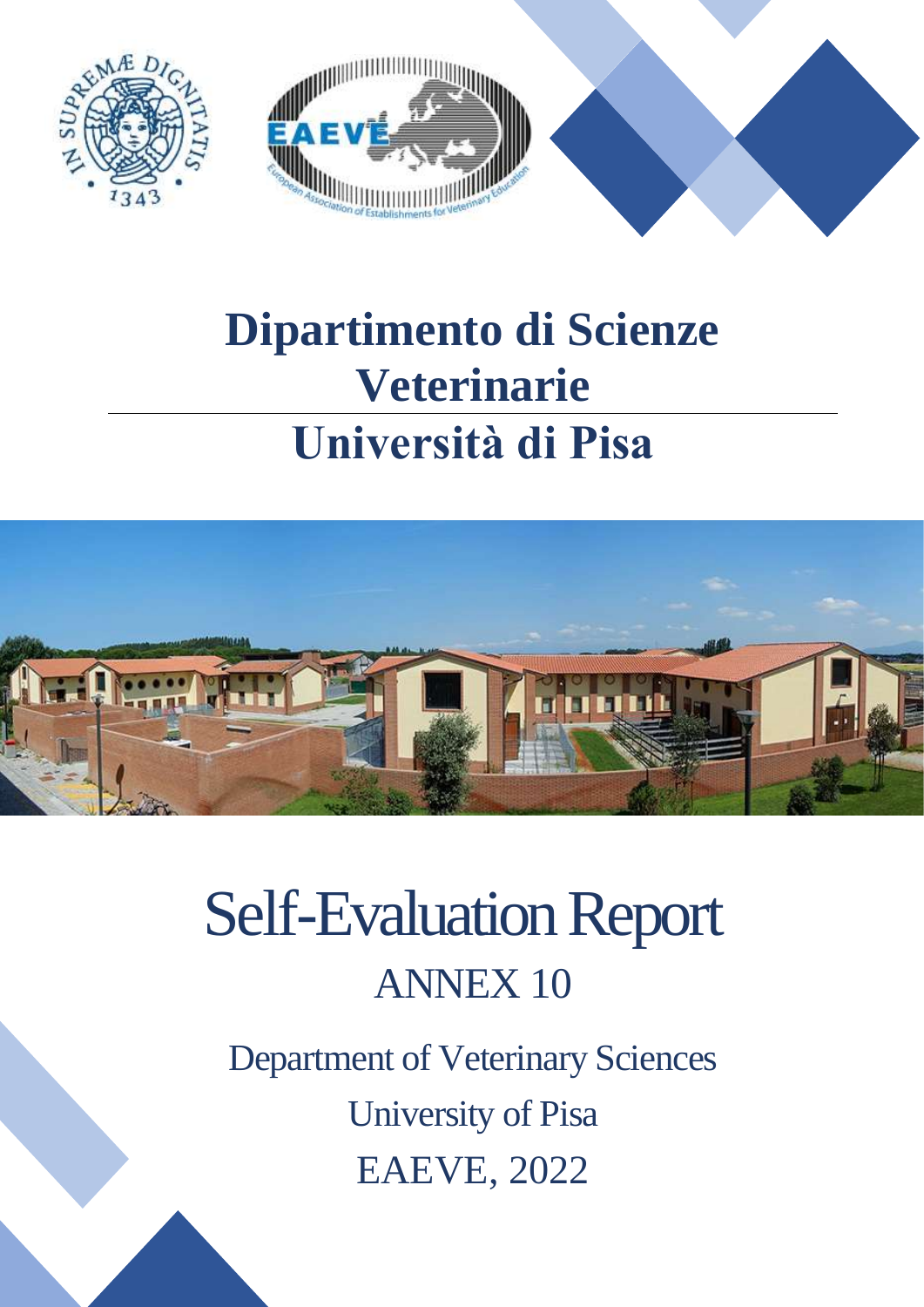#### Annex 10. Number of attendees to continuing education courses provided by the VEE

### **Academic Year 2018-2019**

| <b>Courses</b>                                                                                                       | <b>Attendees</b> |
|----------------------------------------------------------------------------------------------------------------------|------------------|
| Study day on antibiotic resistance: One-health to the test                                                           | 34               |
| Study day on paratuberculosis                                                                                        | 34               |
| The new system of official controls: regulation (EU) $2017/625$                                                      | 78               |
| Gastroenterology cases to discuss together                                                                           | 50               |
| Hepatopathy you have, therapy you find                                                                               | 100              |
| Viral enteritis of sheep and goats                                                                                   | 9                |
| Management and health of small ruminant breeding                                                                     | 9                |
| Management of bovine reproduction                                                                                    | 9                |
| Veterinary pharmacosurveillance and use of the drug in minor species                                                 | 9                |
| Intensive poultry farming systems and techniques                                                                     | 9                |
| Epidemiology and prophylaxis of rabies                                                                               | 9                |
| Pig farming management and health                                                                                    | 9                |
| Herpetic infections of small ruminants                                                                               | 9                |
| Prion diseases in animals                                                                                            | 9                |
| Embryo transfer in horses and cattle                                                                                 | 9                |
| Small scale farmers: global and local strategies. An urban and peri-urban poultry farming<br>project in Burkina Faso | 9                |
| Introduction to voluntary certification                                                                              | 20               |
| Self-branding                                                                                                        | 20               |
| Official control activities at the slaughterhouses of domestic ungulates                                             | 20               |
| Organisation and functions of the IZS Lazio and Tuscany: activities of the Pisa office                               | 20               |
| Official control activities on fishery products                                                                      | 20               |
| Labeling of fishery products                                                                                         | 20               |
| Alternatives to the use of additives in the processing industry                                                      | 20               |
| Ritual slaughter                                                                                                     | 20               |
| Statistical bases applied to food inspection - Part 1                                                                | 20               |
| Statistical bases applied to food inspection - Part 2                                                                | 20               |
| PIF/UVAC official control activities                                                                                 | 20               |
| Official controls at the disembarkation points                                                                       | 20               |
| Official controls in the bivalve mollusc supply chain                                                                | 20               |
| Morphological and organoleptic characteristics of macromycetes: notions of systematics and<br>nomenclature           | 20               |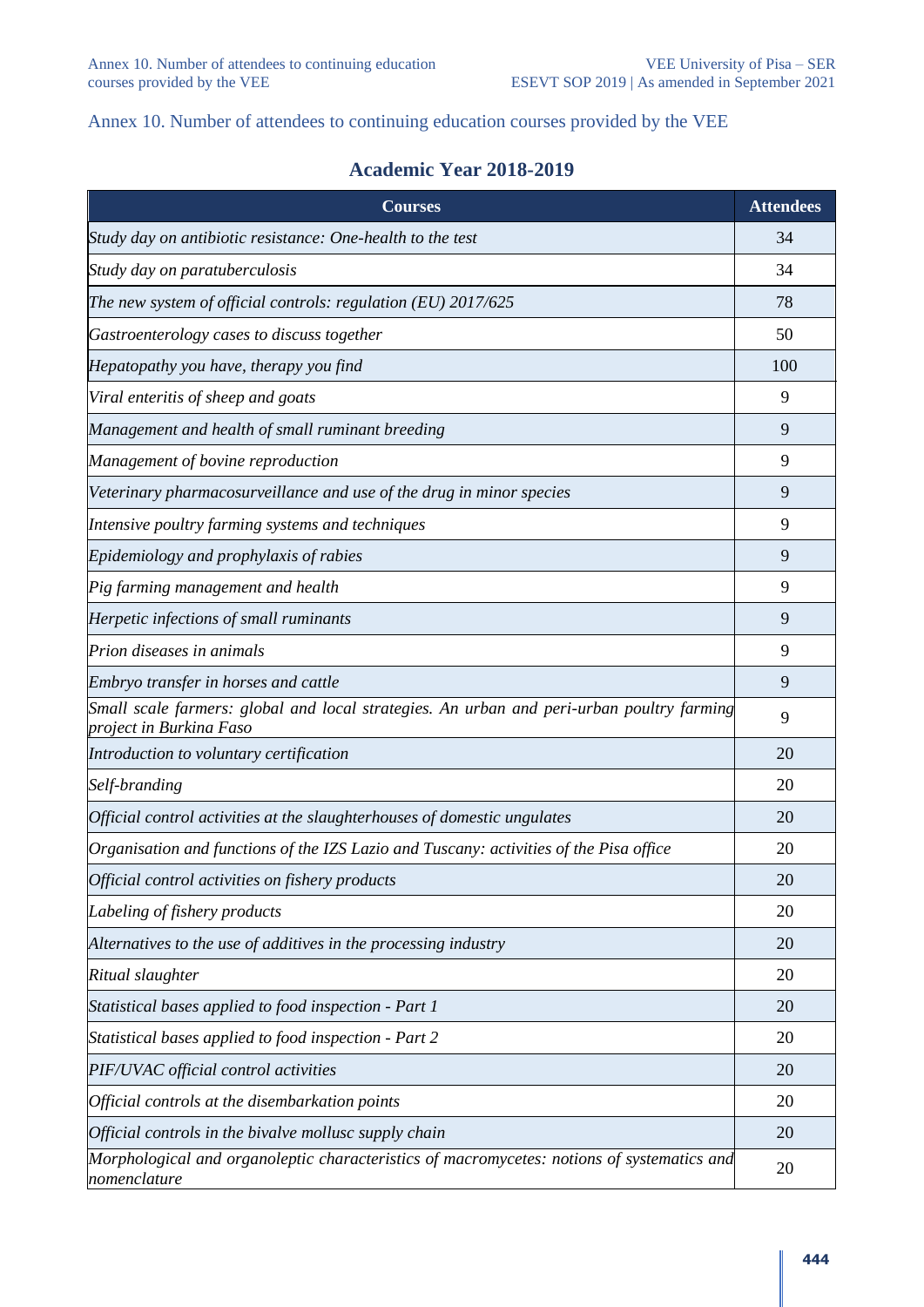| The automatic distribution of food and drinks                                                                                                                | 20 |
|--------------------------------------------------------------------------------------------------------------------------------------------------------------|----|
| The surveillance systems of diseases transmitted by mushroom consumption: sector regulations<br>and mycological inspectorates of the Regional Health Service | 20 |
| Search for histamine in fishery products                                                                                                                     | 20 |
| Application of predictive microbiology and challenge tests on products of animal origin                                                                      | 20 |
| Official control of the honey supply chain                                                                                                                   | 20 |
| Good beekeeping practices in beehive management                                                                                                              | 20 |
| The management of food safety guarantees in honey production                                                                                                 | 20 |
| The Veterinarian today: perspectives in Italy and abroad                                                                                                     | 61 |

## **Academic Year 2019-2020**

| <b>Courses</b>                                                                                                                           | <b>Attendees</b> |
|------------------------------------------------------------------------------------------------------------------------------------------|------------------|
| Study day: The specialisations are told: training paths in the field of food inspection and<br>veterinary public health (on-line course) | 34               |
| Path on self-branding: reputation (on-line course)                                                                                       | 44               |
| Path on self-branding: effective negotiation mechanisms (on-line course)                                                                 | 44               |
| Path on self-branding: practical applications (on-line course)                                                                           | 44               |
| Idiopathic cystitis and bacterial cystitis                                                                                               | 85               |
| One world One health: an integrated approach to zoonosis and neoplastic diseases                                                         | 90               |
| Control of gastrointestinal parasites of ruminants and equidae                                                                           | 19               |
| Fasciolosis in ruminants and humans                                                                                                      | 19               |
| The importance of the feed mill in preventing the presence of aflatoxins in food chains of<br>zootechnical origin                        | 19               |
| Parasitosis and bacterial diseases of the bee superorganism and application of the RPV                                                   | 19               |
| New methods of coproparasitological diagnosis                                                                                            | 19               |
| Clostridiosis                                                                                                                            | 19               |
| Contagious ecthyma                                                                                                                       | 19               |
| Animal coronaviruses: a fascinating biological labyrinth                                                                                 | 19               |
| Norovirus infections                                                                                                                     | 19               |
| Principles and applications of risk analysis in animal health                                                                            | 19               |
| Hygienic guarantee of bivalve molluscs: the new challenges for the public veterinary service                                             | 10               |
| Health problems in farmed fish species: environmental and consumer protection                                                            | 10               |
| Chemical risk assessment: emerging problems                                                                                              | 10               |
| Identification of species in imported fish products: the experience of the FishLab                                                       | 10               |
| Food safety                                                                                                                              | 29               |
| Epidemiology and risk analysis                                                                                                           | 29               |
| Public health and organisation in the Experimental Zooprophylactic Institutes                                                            | 29               |